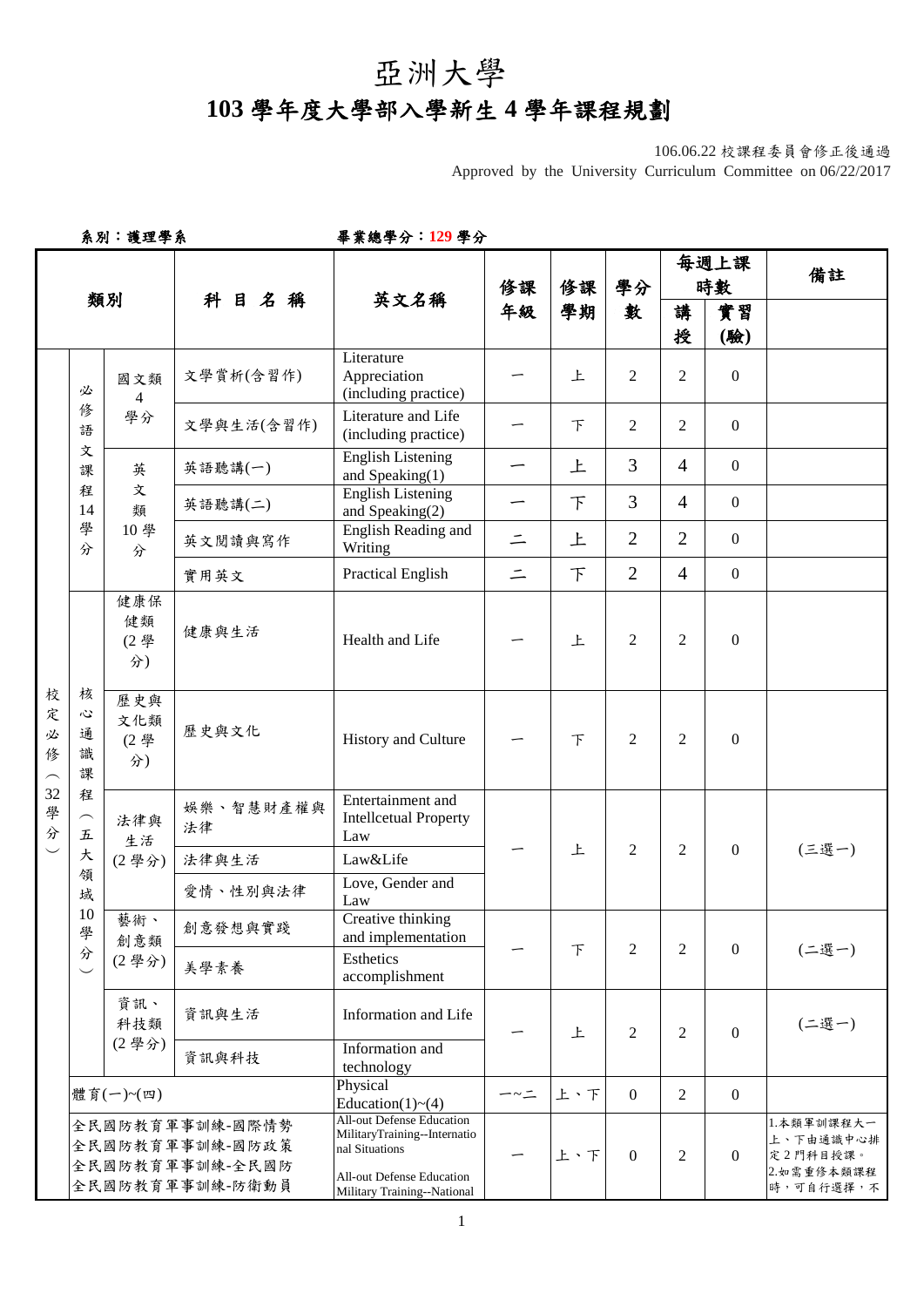| 類別         |                                                                              |                     |  |                                    |  |                                                                                                      | 修課                       | 修課            | 學分               | 每週上課<br>時數                                                                                                                                         |          | 備註                                                                                                                                                            |
|------------|------------------------------------------------------------------------------|---------------------|--|------------------------------------|--|------------------------------------------------------------------------------------------------------|--------------------------|---------------|------------------|----------------------------------------------------------------------------------------------------------------------------------------------------|----------|---------------------------------------------------------------------------------------------------------------------------------------------------------------|
|            |                                                                              |                     |  |                                    |  |                                                                                                      |                          |               |                  |                                                                                                                                                    |          |                                                                                                                                                               |
|            |                                                                              |                     |  | 科目名稱                               |  | 英文名稱                                                                                                 | 年級                       | 學期            | 數                | 講                                                                                                                                                  | 實習       |                                                                                                                                                               |
|            |                                                                              | 全民國防教育軍事訓練-國防科技     |  |                                    |  | <b>Defense Policies</b>                                                                              |                          |               |                  | 授                                                                                                                                                  | (驗)      | 需選擇原排定科目。                                                                                                                                                     |
|            |                                                                              | (需修畢2門科目)           |  |                                    |  | <b>All-out Defense Education</b><br>Military Training--Civil<br>Defense<br>All-out Defense Education |                          |               |                  |                                                                                                                                                    |          |                                                                                                                                                               |
|            |                                                                              |                     |  |                                    |  | Military Training--Defense<br>Mobilization                                                           |                          |               |                  |                                                                                                                                                    |          |                                                                                                                                                               |
|            |                                                                              |                     |  |                                    |  | All-out Defense Education<br>Military Training--Defense<br>Technology                                |                          |               |                  |                                                                                                                                                    |          |                                                                                                                                                               |
|            |                                                                              | 服務與學習(一)(二)-實作課     |  |                                    |  | Service and<br>Learning $(1)(2)$ -Practic<br>e                                                       |                          | 上、下           | $\boldsymbol{0}$ | 1.5                                                                                                                                                | $\theta$ | 實作課<br>實施時間暫定晨<br>間 7:30~8:00<br>或 12:10~12:40<br>或傍晚<br>$17:10-17:40$                                                                                        |
|            |                                                                              | 服務與學習(一)(二)-講授課     |  |                                    |  | Service and<br>Learning $(1)(2)$ -Lecure                                                             |                          | 上、下           |                  |                                                                                                                                                    | $\Omega$ | 講授課實施時間<br>:(一)新生訓練,<br>(二)由服學組排定並<br>公告。                                                                                                                     |
|            | 通<br>識<br>選<br>俢<br>$\widehat{\phantom{m}}$<br>$\,8\,$<br>學<br>分<br>$\smile$ | 通識博雅課程<br>(四大類,8學分) |  | General Required<br>(Core) Courses |  |                                                                                                      | 8                        | 每科<br>目各<br>2 |                  | 1. 通識博雅課程分為4<br>類:<br>(1) 人文類-1<br>(2)社會類-2<br>(3)自然類-3<br>(4)生活應用類-4<br>2. 修習規定:<br>(1)其中8學分須每一<br>類各修2學分。<br>(2)本課程每學分皆須<br>上滿18週,須於畢業<br>前修習完畢。 |          |                                                                                                                                                               |
|            |                                                                              | 通識涵養教育<br>(不納入畢業學分) |  |                                    |  | General Literacy<br>Series (non-credit)                                                              | 一~四                      | 上、下           | $\mathbf{1}$     |                                                                                                                                                    |          | 「通識涵養教育」為<br>通識教育必修,大學<br>日間部須於在學期間<br>至少参與8次(符合健<br>康力2次、關懷力2<br>次、創新力2次及卓越<br>力2次),並完成學習成<br>效評估,成績以P/F(通<br>過/不通過)計分,通過<br>者以1學分計;惟不納<br>入通識選修及最低畢<br>業學分。 |
|            |                                                                              | 心理學                 |  |                                    |  | Psychology                                                                                           |                          | 上             | $\overline{c}$   | $\overline{c}$                                                                                                                                     |          |                                                                                                                                                               |
| 院基         |                                                                              | 生物化學                |  |                                    |  | Biochemistry                                                                                         | $\overline{\phantom{0}}$ | $\top$        | $\overline{c}$   | $\overline{c}$                                                                                                                                     |          |                                                                                                                                                               |
| 礎課         |                                                                              | 人類發展學               |  |                                    |  | Human development<br>Human development                                                               | $\overline{\phantom{0}}$ | $\bar{T}$     | $\overline{c}$   | $\overline{c}$                                                                                                                                     |          |                                                                                                                                                               |
| 程          |                                                                              | 人類發展學實驗             |  |                                    |  | Laboratory                                                                                           | $\overline{\phantom{0}}$ | $\top$        | $\mathbf{1}$     |                                                                                                                                                    | 3        |                                                                                                                                                               |
| 15學<br>分   |                                                                              | 生命倫理                |  |                                    |  | <b>Biomedical ethics</b>                                                                             | $=$                      | 上             | $\overline{2}$   | $\mathbf{2}$                                                                                                                                       |          |                                                                                                                                                               |
|            |                                                                              | 病理學                 |  |                                    |  | Pathology                                                                                            | $\equiv$                 | 上             | $\overline{c}$   | $\overline{2}$                                                                                                                                     |          |                                                                                                                                                               |
|            |                                                                              | 護理研究概論              |  |                                    |  | Introduction to nursing<br>research                                                                  | 四                        | 上             | $\overline{2}$   | $\overline{c}$                                                                                                                                     |          |                                                                                                                                                               |
|            |                                                                              | 生物統計學               |  |                                    |  | <b>Biostatistics</b>                                                                                 | 四                        | 上             | $\overline{2}$   | $\overline{2}$                                                                                                                                     |          |                                                                                                                                                               |
| $\sqrt{2}$ |                                                                              | 解剖學                 |  |                                    |  | Anatomy                                                                                              | $\overline{\phantom{0}}$ | 上             | $\overline{c}$   | $\overline{2}$                                                                                                                                     |          |                                                                                                                                                               |
|            |                                                                              | 解剖學實驗               |  |                                    |  | Laboratory of anatomy                                                                                | $\overline{\phantom{0}}$ | 上             | $\mathbf{1}$     |                                                                                                                                                    | 3        |                                                                                                                                                               |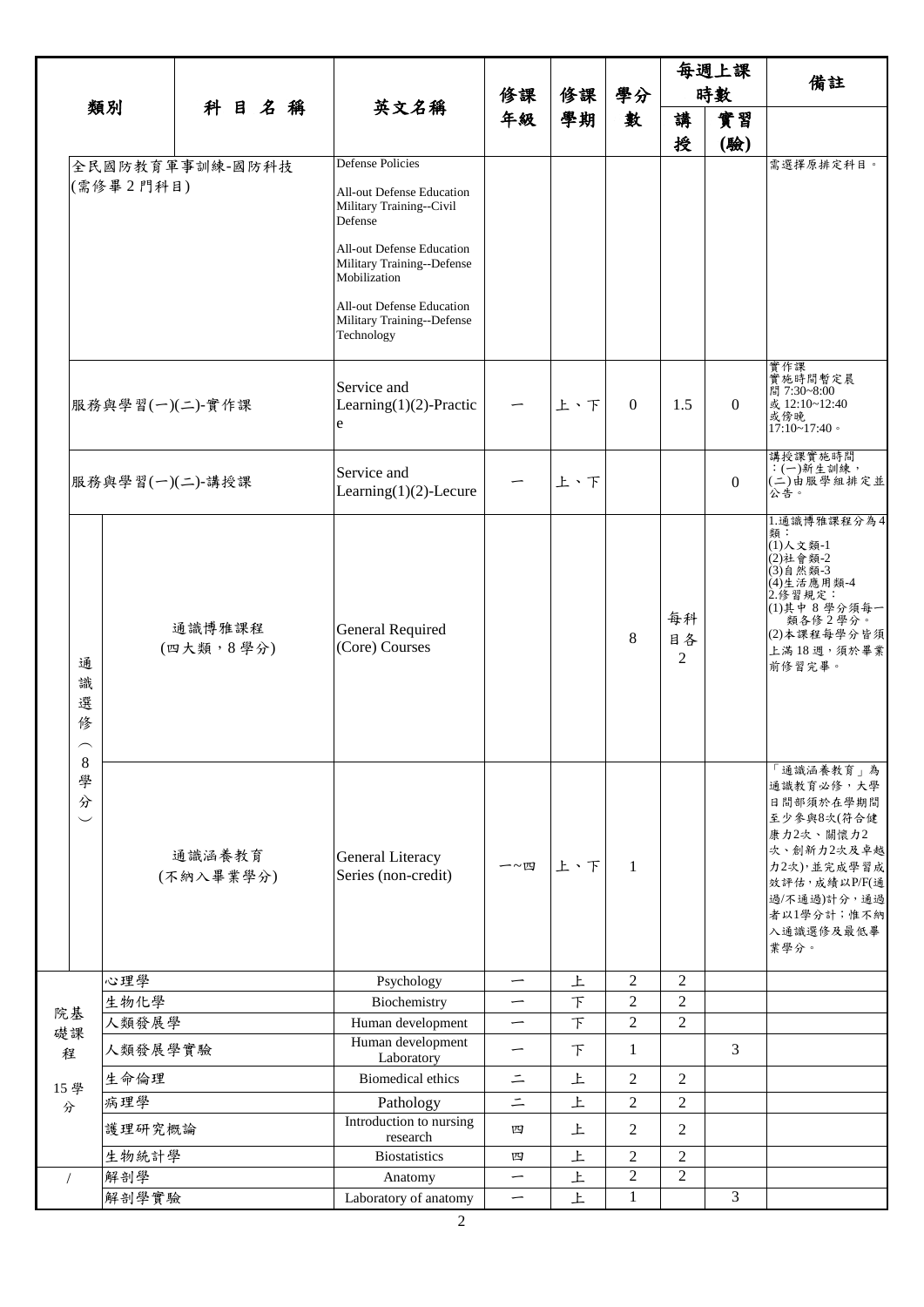|                    |            |              |                                                       | 修課       | 修課     | 學分             |                | 每週上課           |      |
|--------------------|------------|--------------|-------------------------------------------------------|----------|--------|----------------|----------------|----------------|------|
|                    |            |              |                                                       |          |        |                | 時數             |                | 備註   |
| 類別                 |            | 科目名稱         | 英文名稱                                                  | 年級       | 學期     | 數              | 講              | 實習             |      |
|                    |            |              |                                                       |          |        |                | 授              | (驗)            |      |
| 糸                  | 護理學導論      |              | Introduction to nursing                               | —        | 上      | 2              | $\overline{2}$ |                |      |
| 核                  | 生理學        |              | Physiology                                            |          | $\top$ | 3              | 3              |                |      |
| 心                  | 生理學實驗      |              | Laboratory of physiology                              | -        | $\top$ | 1              |                | 3              |      |
| 課<br>程             | 身體檢查與評估    |              | Physical examination and<br>assessment                | $\equiv$ | 上      | 2              | $\overline{2}$ |                |      |
| 74<br>學            | 身體檢查與評估實驗  |              | Practice in physical<br>examination and<br>assessment | $\equiv$ | 上      | 1              |                | 3              |      |
| 分                  | 微生物學及免疫學   |              | Microbiology &<br>immunology                          | $\equiv$ | 上      | $\overline{2}$ | $\overline{2}$ |                |      |
| 必<br>俢<br>$\smile$ |            | 微生物學及免疫學實驗   | Laboratory of<br>microbiology &<br>immunology         | $\equiv$ | 上      | 1              |                | 3              |      |
|                    | 基本護理學      |              | Fundamental nursing                                   | $\equiv$ | $\top$ | $\overline{2}$ | $\overline{2}$ |                |      |
|                    | 基本護理學實習    |              | Practicum in<br><b>Fundamental Nursing</b>            | $\equiv$ | $\top$ | 2              |                | $\overline{4}$ |      |
|                    | 基本護理學實驗    |              | <b>Fundamental Nursing</b><br>Laboratory              | $\equiv$ | $\top$ | 2              |                | 6              |      |
|                    | 藥理學        |              | Pharmacology                                          | $\equiv$ | $\top$ | 3              | 3              |                |      |
|                    |            | 成人護理學及實作(一)  | <b>Adult Nursing and</b><br>nursing skills (I)        | $\equiv$ | 上      | 3              | 2              | $\overline{2}$ |      |
|                    | 成人護理學實習(一) |              | Practicum in Adult<br>Nursing $(-)$ (I)               | 三        | 上      | 3              |                | 12             |      |
|                    | 老人護理學      |              | <b>Gerontological Nursing</b>                         | 三        | 上      | 2              | 2              |                |      |
|                    | 產科護理學及實作   |              | Maternal nursing and<br>nursing skills                | 三        | 上      | 3              | $\overline{2}$ | $\overline{2}$ |      |
|                    | 產科護理學實習    |              | Practicum in Maternal<br>Nursing                      | 三        | 上      | 3              |                | 12             |      |
|                    |            | 成人護理學及實作(二)  | Adult Nursing and<br>nursing skills (II)              | 三        | $\top$ | 3              | $\overline{2}$ | $\overline{2}$ |      |
|                    | 成人護理學實習(二) |              | Practicum in Adult<br>Nursing $(II)$                  | 三        | $\top$ | 3              |                | 12             |      |
|                    | 兒科護理學及實作   |              | Pediatric nursing and<br>nursing skills               | 三        | F      | 3              | 2              | $\overline{c}$ |      |
|                    | 兒科護理學實習    |              | Practice in pediatric<br>nursing                      | 三        | $\top$ | 3              |                | 12             |      |
|                    | 長期照護概論     |              | Long-Term Care Concept                                | $\equiv$ | F      | $\overline{c}$ | $\overline{c}$ |                |      |
|                    | 長期照護實習     |              | Practicum in<br>Long-Term Care                        | 三        | $\top$ | $\overline{c}$ |                | $\overline{4}$ | 暑期實習 |
|                    |            | 綜合臨床護理學實習(一) | Practicum in<br>comprehensive nursing<br>(I)          | 四        | 上      | 4              |                | $\overline{4}$ | 暑假實習 |
|                    |            | 社區衛生護理學及實作   | Community health<br>nursing and nursing skills        | 四        | 上      | 3              | $\overline{2}$ | $\overline{2}$ |      |
|                    |            | 精神衛生護理學及實作   | Psychiatric Nursing and<br>nursing skills             | 四        | 上      | 3              | $\overline{2}$ | $\overline{2}$ |      |
|                    | 社區衛生護理學實習  |              | <b>Practicum in community</b><br>health nursing       | 四        | ±T     | 3              |                | 12             |      |
|                    | 精神衛生護理學實習  |              | Practicum in psychiatric<br>nursing                   | 四        | 士下     | 3              |                | 12             |      |
|                    | 護理行政概論     |              | Introduction to nursing<br>administration             | 四        | F      | $\overline{2}$ | $\overline{2}$ |                |      |
|                    | 護理專業問題研討   |              | Seminar in nursing<br>professional issues             | 四        | F      | $\overline{2}$ | $\overline{2}$ |                |      |
| 系<br>自             | 傳統醫學與護理    |              | <b>Traditional Medicine and</b><br>Nursing            | -        | 上      | $\overline{2}$ | $\overline{c}$ |                |      |
| 由                  | 護理與文創      |              | Cultural, Creative and<br>Nursing                     | —        | 上      | $\overline{2}$ | $\overline{c}$ |                |      |
| 選<br>俢             | 護理生涯發展與規劃  |              | Career Development<br>and Plan in Nursing             | —        | F      | 2              | $\overline{c}$ |                |      |
|                    | 護理與藝術      |              | Nursing and Artistic                                  | —        | $\top$ | $\overline{2}$ | $\overline{2}$ |                |      |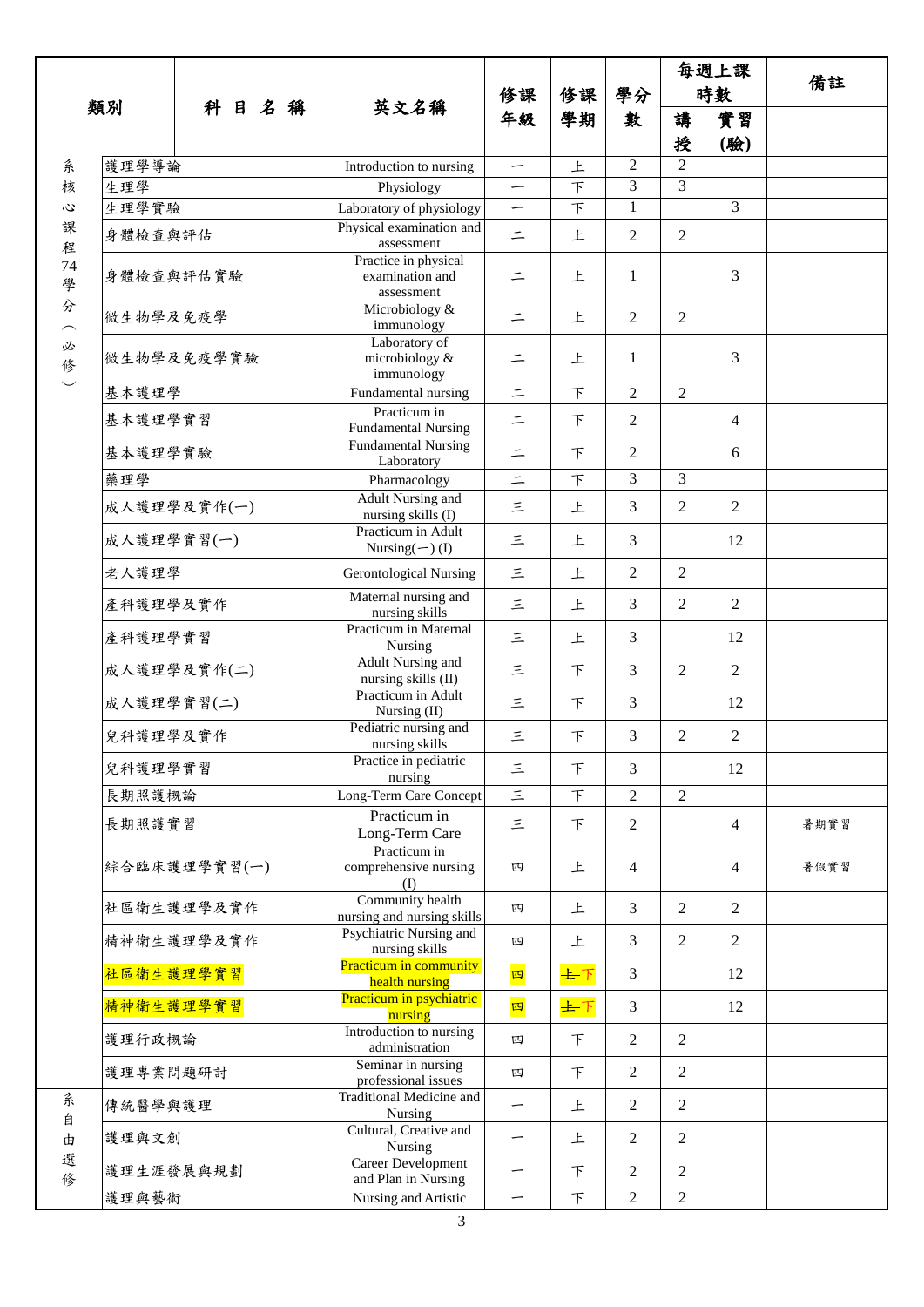| 類別                                           |          |           | 科目名稱         | 英文名稱                                                     | 修課<br>年級      | 修課<br>學期                | 學分<br>數         | 每週上課<br>時數     |    | 備註           |
|----------------------------------------------|----------|-----------|--------------|----------------------------------------------------------|---------------|-------------------------|-----------------|----------------|----|--------------|
|                                              |          |           |              |                                                          |               |                         |                 | 講              | 實習 |              |
|                                              |          |           |              |                                                          |               |                         | 授               | (驗)            |    |              |
|                                              | 課        | 教學原理與方法   |              | Principles and methods of<br>teaching                    | $\equiv$      | 上                       | 2               | 2              |    |              |
| 程<br>$\widehat{\phantom{m}}$<br>44<br>學<br>分 |          | 社會學       |              | Sociology                                                | $=$           | 下                       | 2               | $\mathfrak{2}$ |    |              |
|                                              |          | 寄生蟲學      |              | Parasitology                                             | $\equiv$      | $\top$                  | $\overline{2}$  | $\overline{2}$ |    |              |
|                                              |          | 營養學       |              | Nutrition                                                | $=$           | $\top$                  | $\overline{c}$  | $\overline{c}$ |    |              |
|                                              |          | 護理過程      |              | <b>Nursing Process</b>                                   | $\equiv$      | $\top$                  | $\overline{c}$  | $\overline{2}$ |    |              |
|                                              | $\,8$    | 臨床護理資訊運用  |              | Clinical nursing<br>information applications             | $\equiv$      | F                       | 2               | $\overline{2}$ |    |              |
|                                              | 學        | 臨床檢驗與判讀   |              | Clinical laboratory and<br><b>Dignostic Tests</b>        | $\equiv$      | $\top$                  | 2               | $\overline{2}$ |    |              |
|                                              | 分        | 疾病營養學     |              | Disease nutrition                                        | $\leq$        | 上                       | $\overline{2}$  | $\overline{c}$ |    |              |
|                                              |          | 護理報告之撰寫   |              | Writing reports in nursing                               | $\frac{1}{2}$ | 上                       | $\overline{c}$  | $\overline{2}$ |    |              |
|                                              |          | 護理與法律     |              | Nursing and Law                                          |               | $\overline{\mathbf{r}}$ | $\overline{2}$  | $\overline{2}$ |    |              |
|                                              |          |           | 護理人文關懷商品設計   | Product Design for<br>humanistic care in<br>nursing      | 三             | 上                       | $\overline{2}$  | $\overline{2}$ |    |              |
|                                              |          | 婦女健康照護    |              | Woman's health care                                      | $\equiv$      | $\top$                  | $\overline{2}$  | $\overline{2}$ |    |              |
|                                              |          | 關懷與溝通     |              | Caring and<br>Communication                              | 三             | $\top$                  | 2               | $\overline{c}$ |    |              |
|                                              |          | 流行病學      |              | Epidemiology                                             | 四             | 上                       | $\overline{c}$  | $\mathfrak{2}$ |    |              |
|                                              |          | 醫療品質管理    |              | <b>Health Care Quality</b><br>Management                 | 四             | 上                       | 2               | $\overline{2}$ |    |              |
|                                              |          | 實證護理概論    |              | Introduction to<br>evidence -based nursing               | 四             | $\top$                  | $\overline{2}$  | $\overline{2}$ |    |              |
|                                              |          |           | 綜合臨床護理學實習(二) | Practicum in<br><b>Comprehensive Nursing</b><br>$($ =    | 四             | $\boxed{\mathsf{T}}$    | $\overline{34}$ |                | 9  | 配合 Last mile |
|                                              | 高齢<br>長期 | 長期照護機構管理  |              | <b>Institutional Management</b><br>of Long-Term Care     | 三             | $\top$                  | $\overline{2}$  | $\overline{2}$ |    |              |
|                                              | 照護<br>學程 |           | 臨終關懷與安寧緩和療護  | Hospice and Palliative<br>Care                           | 四             | 上                       | $\overline{2}$  | 2              |    |              |
| 糸<br>專                                       | 9<br>學   | 個案管理與照護計畫 |              | Case management and<br>Care plans                        | 四             | 上                       | $\overline{2}$  | $\overline{2}$ |    |              |
| 業                                            | 分        |           | 長期照護跨專業案例分析  | Interdisciplinary case<br>studies in long term care      | 四             | 下                       | 3               | 3              |    |              |
| 選<br>俢<br>學<br>程                             |          | 醫護專業英文    |              | <b>English Medical</b><br>Terminology                    | $\equiv$      | 上                       | 3               | 3              |    |              |
|                                              | 國際       | 跨文化護理     |              | <b>Transcultural Nursing</b><br>Care                     | $\equiv$      | 上                       | 2               | $\overline{2}$ |    |              |
|                                              | 護理<br>學程 | 急重症護理概論   |              | Introduction to<br><b>Emergency and Critical</b><br>Care | Ξ             | $\top$                  | 2               | $\overline{2}$ |    |              |
|                                              | 15<br>學  | 災難護理概論    |              | Introduction to Disaster<br>Care                         | 四             | 上                       | $\overline{2}$  | $\overline{2}$ |    |              |
|                                              | 分        | 國際護理實習    |              | Practicum in International<br>Nursing                    | 四             | 上                       | $\overline{2}$  | 40             |    |              |
|                                              |          | 國際醫療保健體系  |              | <b>International Health Care</b><br>System               | 四             | $\top$                  | $\overline{2}$  | $\overline{2}$ |    |              |
|                                              |          | 整合性護理     |              | <b>Integrated Nursing</b>                                | 四             | 下                       | $\sqrt{2}$      | $\overline{2}$ |    |              |

註一:「通識涵養教育」為通識教育必修,大學日間部須於在學期間至少參與8次(符合健康力2次、關懷力2次、創新力2 次及卓越力2次),並完成學習成效評估,成績以P/F(通過/不通過)計分,通過者以1學分計;惟不納入通識選修及最 低畢業學分。

註二:1.基本護理學不及格者,不得修習護理專業科目包括:婦產科、小兒科、內外科(一)、內外科(二)、精神科、 社區衛生等護理學之課程。

2.基本護理學實習不及格者,不得修習護理專業科目包括:婦產科、小兒科、內外科(一)、內外科(二)、精神 科、社區衛生等護理學之實習。

註三:學生含通識課程應修畢129學分(含)以上始能畢業,其中含通識課程(必修語文課程、核心通識及通識選修)32學分,